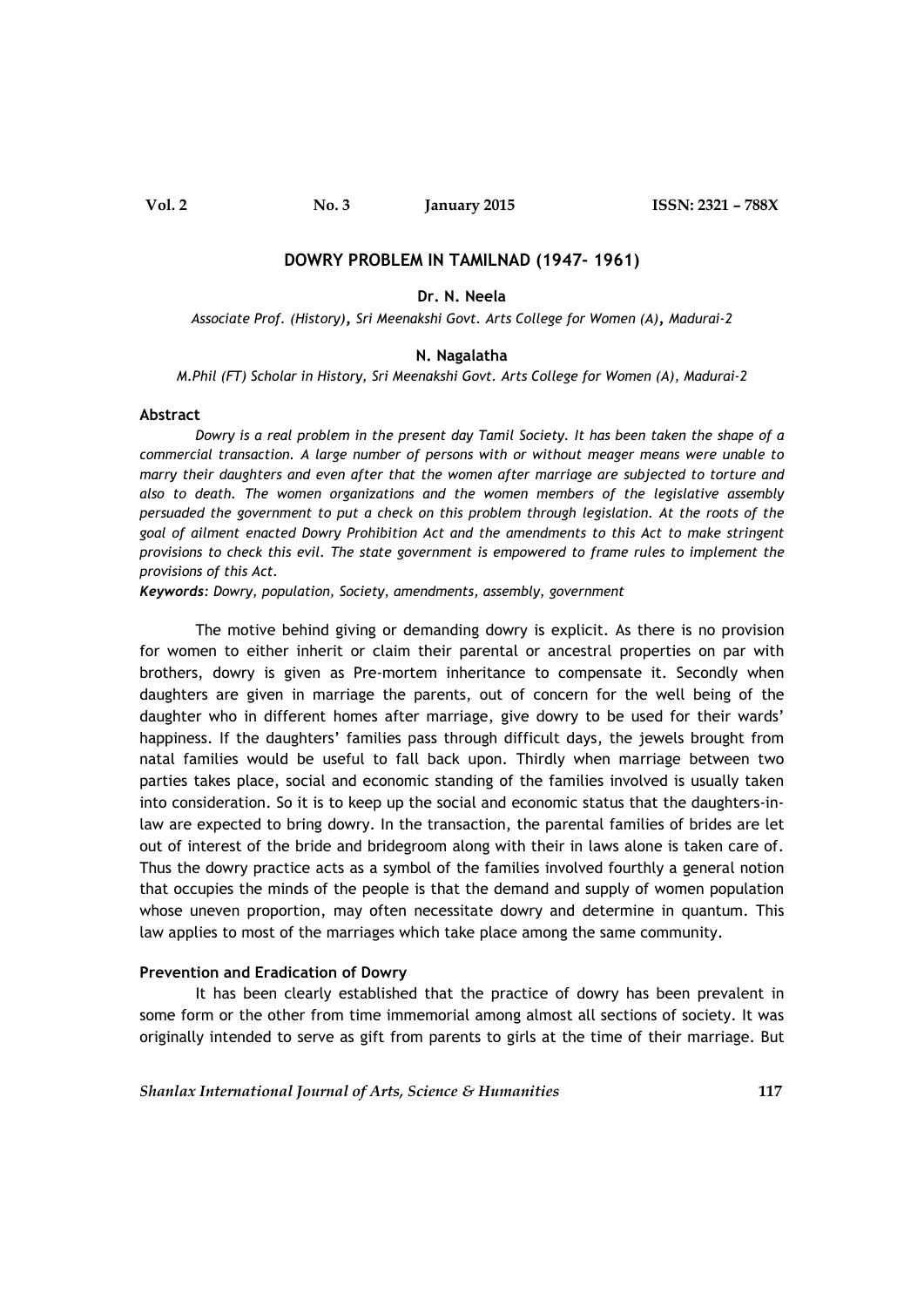today dowry has lost its original meaning and is not considered as a right for a girl but a right of a boy and his parents. It is extracted from the girl's parents as a matter of right. This system has now degenerated into an instrument of oppression of a source of ill-gotten wealth. It is not used for upholding the parents' self-esteem and dignity either. Failure to meet the demands from the boy's side results in ill-treatment of young wives, even to the point of driving them to commit suicide. In many instances they have been physically liquidated. In India number of dowry harassments of deaths has been even on the increase in an alarming proportion. Compared to other nations, dowry is deep-rooted only in India. Why is this practice still prevalent in India. It is because of the fact that the women of this country have been systematically discriminated against birth and death. An acute sense of dependence on men causes a great mental depression and agony in the case of many a bride $1$ .

Since this menace has been eating into the vitals of the Tamilian society a few among the social *reformers Dr. Soundaram, Dr. Muthulakshmi Reddy, Smt. Hemalatha Devi,* secretary of Women's India Association, standing committee member of A.I.W.C and MLA, *Mrs. Raghupathi Devi,*MLA of Mettupalayam, *Mrs. Anandanayaki,*MLA, member of Women's India Association and women organizations, *Mrs. Clubwala,* M.L.C from 1946 to 1972 and member of the voluntary social welfare organizations, *Mrs. Lakshmi Krishnamoorty,* M.L.C, Mrs. *Veerammal,* follower of EVR and Maniammai and other members of the women's organizations had condemned this practice. Both the colonial government and government of free India had been trying with against this evil by passing appropriate laws from time to time. In fact dowry is one of the most formidable challenges to the present society. Hence a concentrated and a determined action against it are most warranted.

### **Legislature Measures**

The efforts of social reformers of women's organisations had the desired result to some extent first of all in the Mysore State in 1933 when the Act of 1933 was made. One of the provisions of this act relevant to the present enquiry is contained in section 10(3), which intended to discourage unscrupulous extraction of what is called dowry, by making the act ultimately ensure the benefit of the bride<sup>2</sup>. Another attempt was made through clause 93 of the Hindu code bill put up before the Provisional Parliament of India. In this clause the idea enshrined in section 10(3) of the Mysore act of 1933 was made clear that dowry should be deemed as the property of the bride of that the person who received it should hold it in trust for the benefit and for the benefit and for separate use of the bride and should transfer it to her on completing her  $18<sup>th</sup>$  year.<sup>3</sup> The problem of dowry was taken up by Mysore Legislature in a piecemeal. A separate act on dowry was passed for the first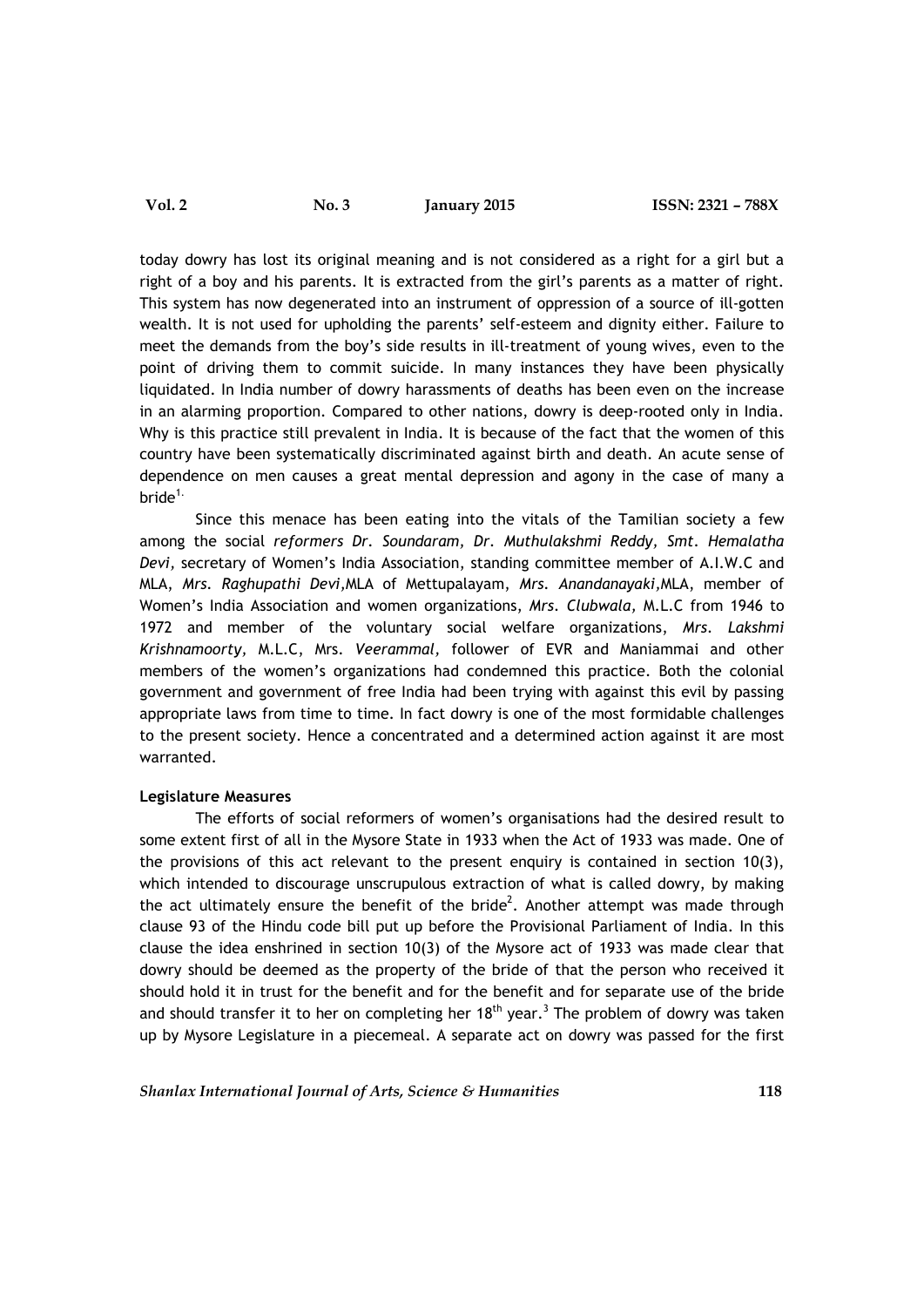time by Sind Government. The Bihar Restraint Bill of 1938 and Sind DetiLeti Act of 1939 were the first even known full–fledged legislative measures to curb dowry.

The Bihar restraint bill of 1938 was extended to the whole of the province of Bihar. This bill defines dowry as anything paid in cash or kind by the father or the guardian of the bride to a bridegroom or to his father or his guardian and vice versa. According to this bill giving and taking of dowry was punishable but wedding presents from friends and relatives were not prohibited under this bill.<sup>4</sup> Though this could not become an Act, the bill nevertheless took some measures of restriction on this evil practice of dowry and thereby influenced the public opinion.

In south India, particularly the Brahmin community is perhaps the most aggrieved by the dowry system. To what appealing extent moderate families are driven to dire poverty and poor families silently suffer untold hard ships not infrequent culminating in tragic occurrence, are matters that need not be expatiated upon, may, it will be presumptuous to do so to Rajaji, the then premier of the Madras Presidency. One Subbarayan from Pondicherry wrote a letter to Rajaji dated 22.4.1938 wherein he had invited the latter's attention to the problem of dowry. He referred to the notice of a motion given in the Bihar Assembly regarding penalization for giving and taking of dowry for marriage. He expressed his serious concern about the problem thus.<sup>5</sup> In this way the Bihar Restraint Bill became a source of inspiration to the people of the Madras presidency.

In accordance with the growing interest in the problem of dowry, the Madras government in 1938 examined the question whether legislation was necessary to prohibit the payment of dowry and came to the conclusion that the question might be allowed to wait for some years to come. After a long period, as a result of the efforts of social reformer *Smt. Clubwala,*<sup>6</sup> the Madras Government introduced Madras Marriage (Prohibition of acceptance of money and gifts) Bill of 1946. In June and July 1946 representations were received from certain residents of Tanjore and Nagapatnam deaths and also from the Salem conference held<sup>7</sup> under the presidentship of C.P. RamaswamiAyyar and the resolutions brought over by Salem Women's India Association and A.I.W.C. *Smt.Hemalatha Devi,* secretary of Madras branch of AIWC urged the govt. to frame legislation in order to prohibit payment of dowry in marriage. $8$  In view of the pressure exerted by different sections, the government of Madras came out with the Dowry Prohibition Bill of 1946.<sup>9</sup>

Due to its importance, this bill was placed before the cabinet in Nov.1946, but the cabinet decided to defer the matter. Again the matter was placed before the cabinet in 1947, but the cabinet adjourned the consideration of the matter for there was no public demand for such legislation and also the government did not view it as an evil that should be prevented by legislation.<sup>10</sup> Therefore, it fell through. However on 5.6.1949, T.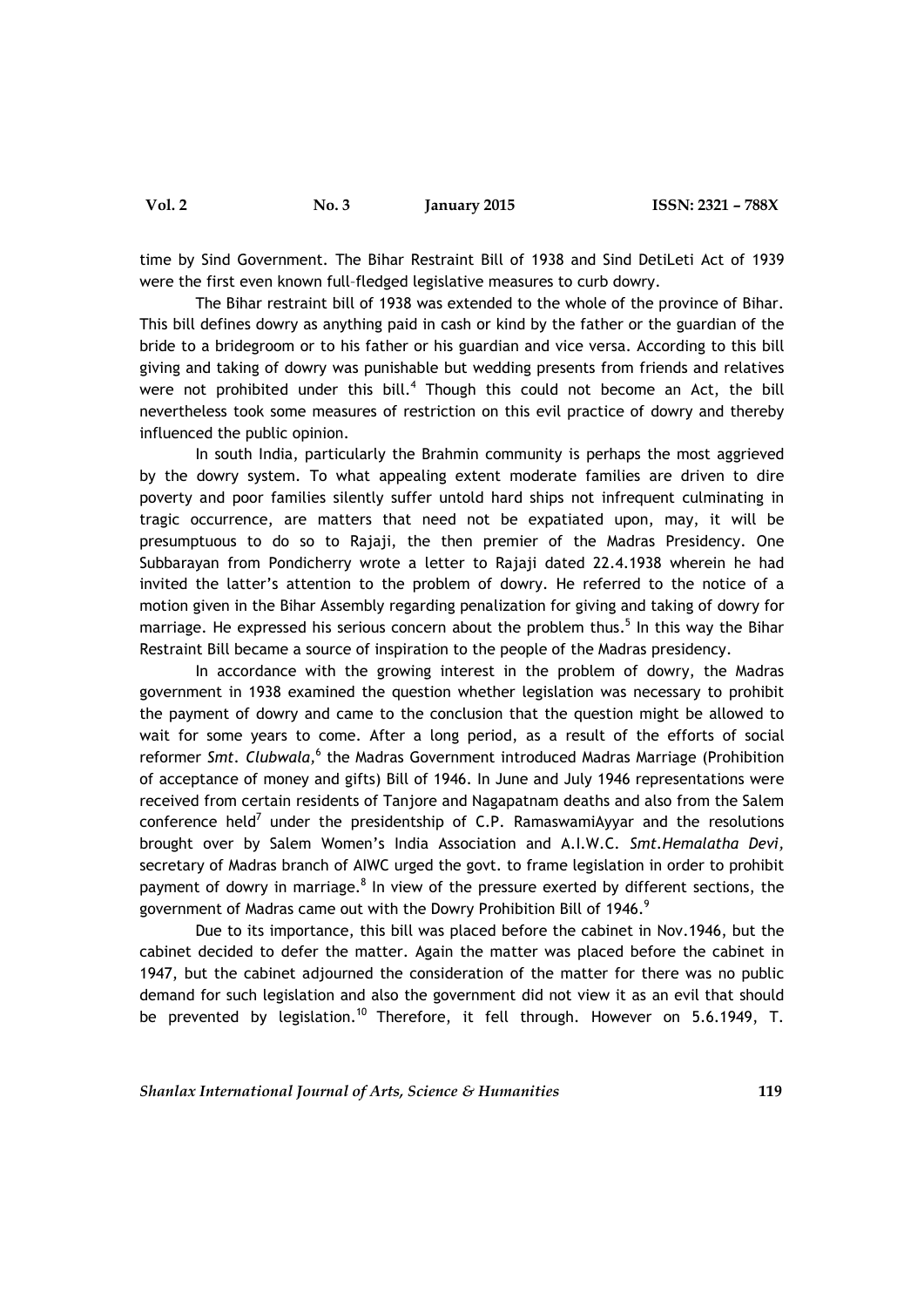**Vol. 2 No. 3 January 2015 ISSN: 2321 – 788X**

Visvanathan,MLA introduced the Madras Dowry Prohibition bill in the Madras legislative Assembly.<sup>11</sup>

The Madras dowry prohibition bill stated that a bridegroom who acted in contravention of the provisions of Section-4 should be liable for imprisonment of either a period of not exceeding two years with or without fine not exceeding thousand rupees and the parents or guardians should be liable to imprisonment of either a period of not exceeding two years with or without fine not exceeding the amount of the dowry proved to have been received. It also had another notable feature that if a bridegroom or his parents who acted in contravention of the provision of section-4 should be disentitled from entering into governemnt service.<sup>12</sup>

# **Madras Dowry Prohibition Bill, 1951**

Again within a short period the Madras government observed that dowry had become most oppressive and ruinous to the parents of the girls in all communities and classes. As the bride's parents were unable to pay the exorbitant amount of dowry demanded by bridegroom and his parents, they were feeling it a curse to have a daughter. Tamilnadu Women's conference and Madras branch of the A.I.W.C had been incessantly demanding the enactment of law that would prohibit the dowry menace.<sup>13</sup> The government had undertaken measures and introduced the Bill in 1951. This bill prohibited property movable or immovable given or agreed to be given in consideration of a woman given in marriage. But it did not prohibit presents of clothes or other articles not exceeding in value of Rs.300 in the aggregate to the bride or bridegroom at the time of marriage.<sup>14</sup>

In 1953, *Mrs. Uma Nehru,* MP, moved a private bill in the Loksabha seeking to ban dowry. The govt. raised doubt whether such legislation on the lines proposed by the member would be an effective remedy felt that the Hindu Code Bill itself would take care of such issues. The bill introduced by Uma Nehru was defeated for the government felt that separate legislation to prohibit dowry was not a matter of urgency. However the govt. of India sent a letter to all the state governments except Jammu and Kashmir persuading them to stop effectively the practice of giving and taking of dowry<sup>15</sup> as it created grave social problem.

Before widening the scope of the Madras Dowry Prohibition Bill, 1958, the Government of Madras had to take a serious note of the inadequacies of the Madras dowry prohibition bill of 1951 introduced earlier. The limitation of the 1951 bill were pointed out by various conferences such as the women's special conference held at Trichirapalli on 20.10.1955, the Brahmin Sangam at Madurai in 18.12.1955 and the young man Brahmin association at Madurai on 27.12.1955. A representation was also made to the members of the assembly on 30.1.1956*. <sup>16</sup> Mrs. Raghupathi Devi* of Coimbatore, MLA, member of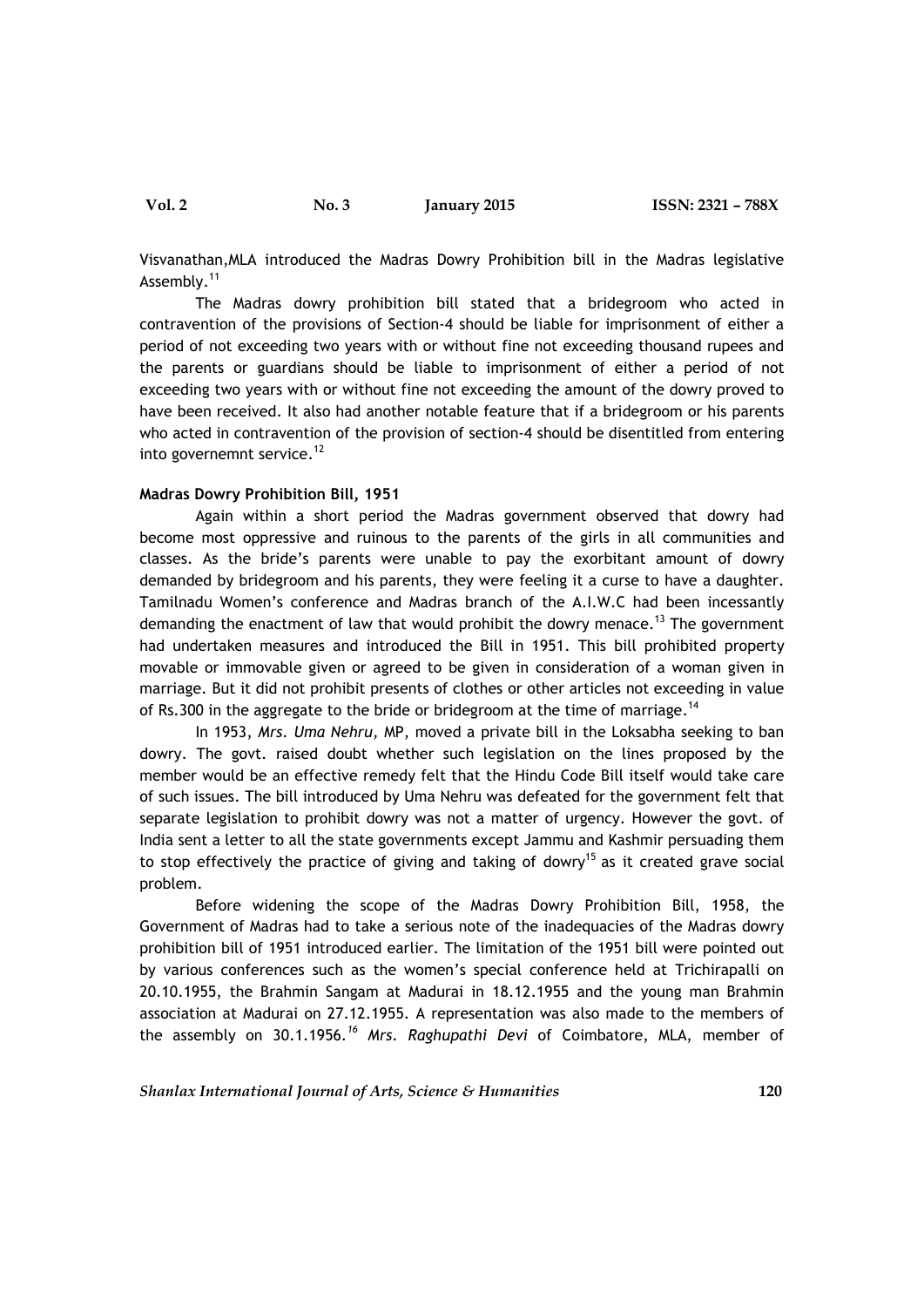**Vol. 2 No. 3 January 2015 ISSN: 2321 – 788X**

Women's India Association, *RajapathyKunchithapathan*, MLA and member of social welfare Board and *Dr. Soundaram* discussed the anomalies efficiently in the assembly. The Government of Madras introduced the Madras dowry prohibition bill on 4<sup>th</sup> Sep.1958 in the assembly.<sup>17</sup> According to this bill dowry is 'any property of valuable security demanded, given or agreed to be given to the party to a marriage or to any when peruses behalf of such party by the other party to a marriage or to any other person on behalf of such other party either at such marriage or before or after such marriage as consideration for any betrothal of marriage between the said parties'. This bill also states that if any amount is demanded or an agreement for the giving or taking dowry or any transaction in that regard shall be void and that the offence of dowry shall be punishable with imprisonment not exceeding six months with fine nor exceeding thousand rupees of both.<sup>18</sup>

Although several social reformers pleaded that the bill should make the offence cognizable, the select committee rejected the plea on the ground that the police were too corrupt to be permitted to use such powers as may lead to harassment. By way of abundant precaution against frivolous cases, $19$  the select committee stipulated that cases under this provision could be heard in the court of a first class magistrate.

# **Dowry Prohibition Bill (DPB)**

At the instigation of Madras state government and Women Associations of Madras branch the Central Government introduced the dowry prohibition bill in the parliament in 1959. Both LokSabha and the RajyaSabha differed sharply in several issues relating to the Dowry Prohibition Bill. In the original bill the definition of dowry excluded presents in the form of clothes, ornaments, etc. up to a limit of Rs.2,000.<sup>20</sup> Such a provision appears to be necessary to make the law workable. The bill stated that dowry given both directly and indirectly should be made an offence for which imprisonment and fine should be imposed. It was felt that even a single day's jail was a strange deterrent than a finer especially for the financially well off. $21$ 

# **Dowry Prohibition Act 1961**

The Dowry Prohibition Act came into force on  $20<sup>th</sup>$  May 1961. The Act defined dowry broadly as 'any property of valuable security given or agreed to be given either directly or indirectly... by one party to a marriage to the other party to a marriage'.<sup>22</sup> The Act made both the giving and the taking of dowry crimes punishable by prison sentences and fines. It exempted gifts given at the time of marriage, but required that a list of them be kept and that their financial value not be 'excessive' in relation to the means of the parties to the marriage. The law also treated any dowry given as a trust in favour of the bride and defined a time limit by which this amount should be given to her if she requested it.